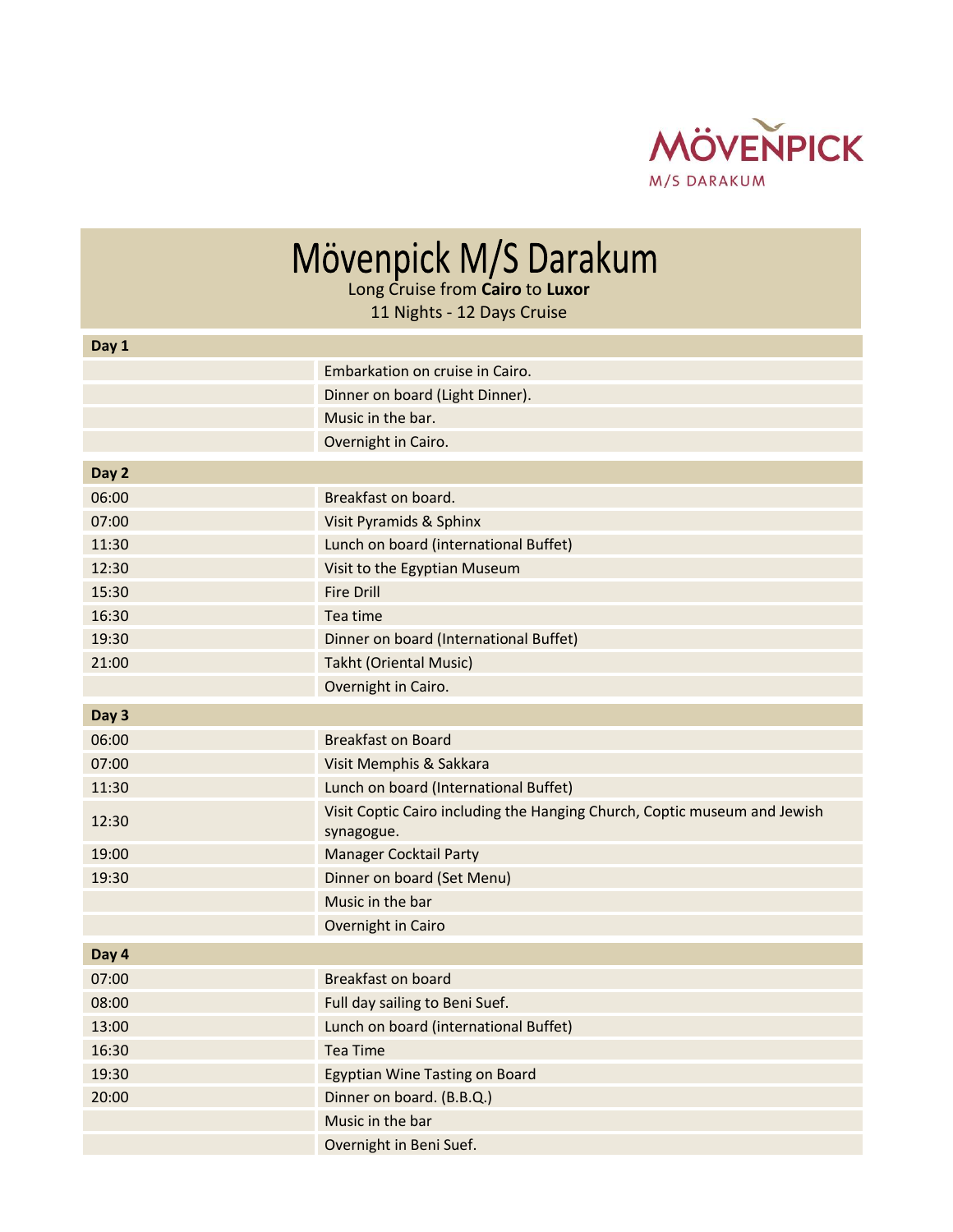| Day 5 |                                                                                                                                                                                                     |
|-------|-----------------------------------------------------------------------------------------------------------------------------------------------------------------------------------------------------|
| 05:00 | Sail to Minya                                                                                                                                                                                       |
| 07:00 | <b>Breakfast on board</b>                                                                                                                                                                           |
| 12:30 | Lunch on board (Set menu - Egyptian Tablya)                                                                                                                                                         |
| 16:30 | Tea time                                                                                                                                                                                            |
| 19:30 | Dinner on board (Italian Buffet)                                                                                                                                                                    |
| 21:00 | Music in the bar                                                                                                                                                                                    |
|       | Overnight Minya.                                                                                                                                                                                    |
| Day 6 |                                                                                                                                                                                                     |
| 05:00 | <b>Breakfast on board</b>                                                                                                                                                                           |
| 06:00 | Visit Tuna El Gebel & Ashmunein                                                                                                                                                                     |
| 12:30 | Lunch on board (International Light buffet)                                                                                                                                                         |
| 13:30 | Visit Beni Hassan tombs to visit Tomb of Baqet III (BH15) Tomb of Khety (BH17),<br>Tomb of Amenemhet (BH2), Tomb of Khnumhotep II (BH3)<br>(one-hour drive from Minya dock & Approx. 2-hour visit). |
| 16:00 | Back to the boat                                                                                                                                                                                    |
| 16:30 | Tea time                                                                                                                                                                                            |
| 19:30 | Dinner on board (Set Menu)                                                                                                                                                                          |
| 21:00 | Folkloric Show.                                                                                                                                                                                     |
|       | Overnight Minya.                                                                                                                                                                                    |
| Day 7 |                                                                                                                                                                                                     |
| 05:00 | Sail to Tel El Amarna, the home of the 'Amarnian experience'                                                                                                                                        |
| 07:00 | Breakfast on board.                                                                                                                                                                                 |
| 10:00 | Visit northern tombs of Tel El Amarna, the Royal Tomb of Akhenaten, The<br>northern Palace, The Small temples of Aten                                                                               |
| 13:30 | Sail to Assyut<br>Stop in front of Prince Tawdrous Monastery to view the monastery from the<br>boat (guide will of course provide some explanation on the importance of the<br>monastery)           |
|       | Lunch on board (international Buffet)                                                                                                                                                               |
| 16:30 | Tea time                                                                                                                                                                                            |
| 19:30 | Dinner on board (Oriental Buffet)                                                                                                                                                                   |
|       | Galabeya Party                                                                                                                                                                                      |
|       | Overnight Assyut.                                                                                                                                                                                   |
| Day 8 |                                                                                                                                                                                                     |
| 05:00 | Sail to Sohag (8 hours).                                                                                                                                                                            |
| 07:00 | <b>Breakfast on board</b>                                                                                                                                                                           |
| 13:00 | Lunch on board (set Menu - Egyptian Tablya)                                                                                                                                                         |
| 16:30 | <b>Tea Time</b>                                                                                                                                                                                     |
| 19:30 | Dinner on board (international Buffet)                                                                                                                                                              |
|       | Music in Bar                                                                                                                                                                                        |
|       | Overnight in Sohag.                                                                                                                                                                                 |